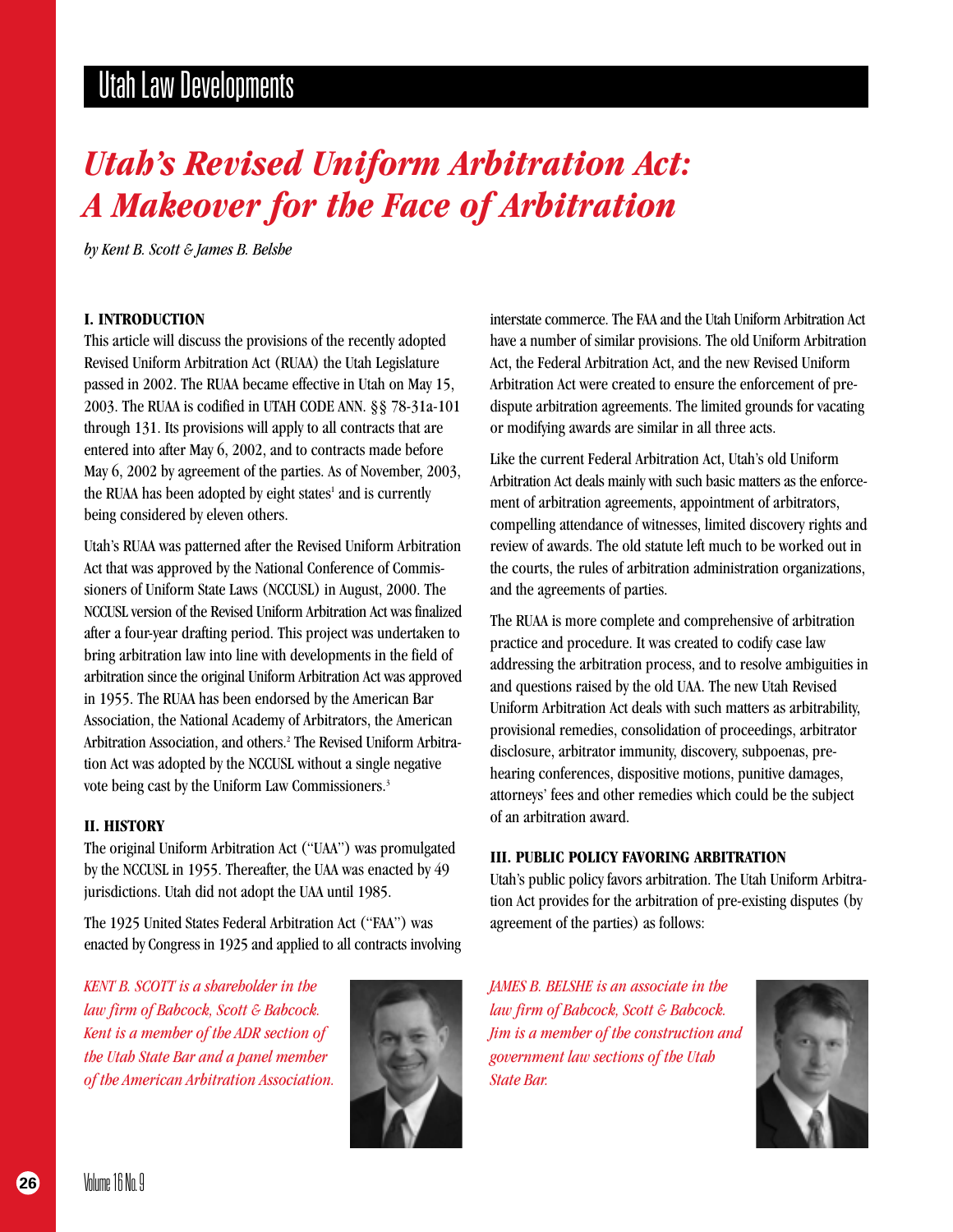"[o]n motion of a person showing an agreement to arbitrate and alleging another person's refusal to arbitrate pursuant to the agreement: ... (b) if the refusing party opposes the motion, the court shall proceed summarily to decide the issue and order the parties to arbitrate unless it finds that there is no enforceable agreement to arbitrate."4

The Act also provides: "[i]f the court orders arbitration, the court on just terms shall stay any judicial proceeding that involves a claim subject to the arbitration. If a claim subject to the arbitration is severable, the court may limit the stay to that claim."5

The Utah Supreme Court has a well established history in defining a public policy that liberally encourages the broad enforcement of extrajudicial dispute resolution agreements that have been voluntarily entered into. *See eg. Central Florida Investments, Inc. v. Parkwest Associates,* 40 P.3d 599 (Utah 2002); *Intermountain Power Agency v. Union Pacific R.R. Co.,* 961 P.2d 320, 325 (Utah 1998); *Buzas Baseball, Inc. v. Salt Lake Trappers, Inc.,* 925 P.2d 941, 946 (Utah 1996); *Allred v. Educators Mut. Ins. Ass'n,* 90 P.2d 1263, 1265 (Utah 1996); *Docutel Olivetti Corp. v. Dick Brady Systems, Inc.,* 731 P.2d 475 ( Utah 1986); *Lindon City v. Engineers Constr. Co.,* 636 P.2d 1070 (Utah 1981).

Federal public policy also favors arbitration of pre-existing disputes. Section 2 of the Federal Arbitration Act is similar to the new Utah Revised Uniform Arbitration Act and reads in relevant part as follows: "... an agreement in writing to submit to arbitration, an existing controversy arising out of such content shall be valid, irrevocable, and enforceable, save upon such grounds as exist at law or in equity for the revocation of any contract."6

*In Dean Witter Reynolds, Inc. v. Byrd,* the Supreme Court of the United States considered whether an arbitration agreement that was enforceable pursuant to statute must be enforced, even if the enforcement would result in bifurcated proceedings.7 The Supreme Court has consistently held that courts must compel arbitration when a valid arbitration agreement exists and a motion to compel arbitration is made. *See eg. Prima Paint Corp. v. Flood & Conklin Mfg. Co.,* 388 U.S. 35 (1967); *Moses H. Cone Mem'l Hosp. v. Mercury Constr. Corp.,* 460 U.S. 1 (1983); *Southland Corp. v. Keating,* 465 U.S. 2 (1984): *Perry v. Thomas,* 482 U.S. 483 (1987); *Allied-Bruce Terminix Cos. V. Dobson,* 513 U.S. 265 (1995); *Doctor's Assocs. V. Cassarotto,* 517 U.S. 681 (1996).

## **IV. RUAA HIGHLIGHTS.**

The Federal Arbitration Act and the old Utah Uniform Arbitration Act are bare-bones statutes that address matters affecting basic arbitration principles. The new Utah Revised Uniform Arbitration Act was designed to be more comprehensive and to (1) codify existing case law interpreting arbitration statutes, (2) resolve ambiguities inherent within the statutes, and (3) modernize

arbitration practice and procedure. The following represents the top ten highlights of arbitration practice and procedure under the new RUAA:

# **1. Arbitrability: Jurisdiction, and Venue – Utah Code Ann. §§ 78-31a-107, 108, 127 and 128**

The old UAA did not address the question of who decides arbitrability of a dispute and by what criteria.<sup>8</sup> Section  $78-31a-107(1)$ of the Utah RUAA restates the proposition that was the central premise of the old UAA, as well as the current FAA, that agreements to arbitrate are "enforceable ... except upon a ground that exists at law or in equity for the revocation of contract."9

Section 78-31a-107(2) and (3) defines who decides the important issue of arbitrability when the parties themselves have not decided. Matters of substantive arbitrability; i.e., "whether an agreement to arbitrate exists or a controversy is subject to an agreement to arbitrate,"10 are for the courts to decide. Matters of procedural arbitrability; i.e., "whether a condition precedent to arbitrability has been fulfilled,"11 are for the arbitrator to decide. This dichotomy about who determines substantive and procedural arbitrability follows the majority approach under both the old UAA and the current FAA.12

Although the general rule in section 78-31a-107(2) is that the court decides substantive arbitrability, the parties may agree that

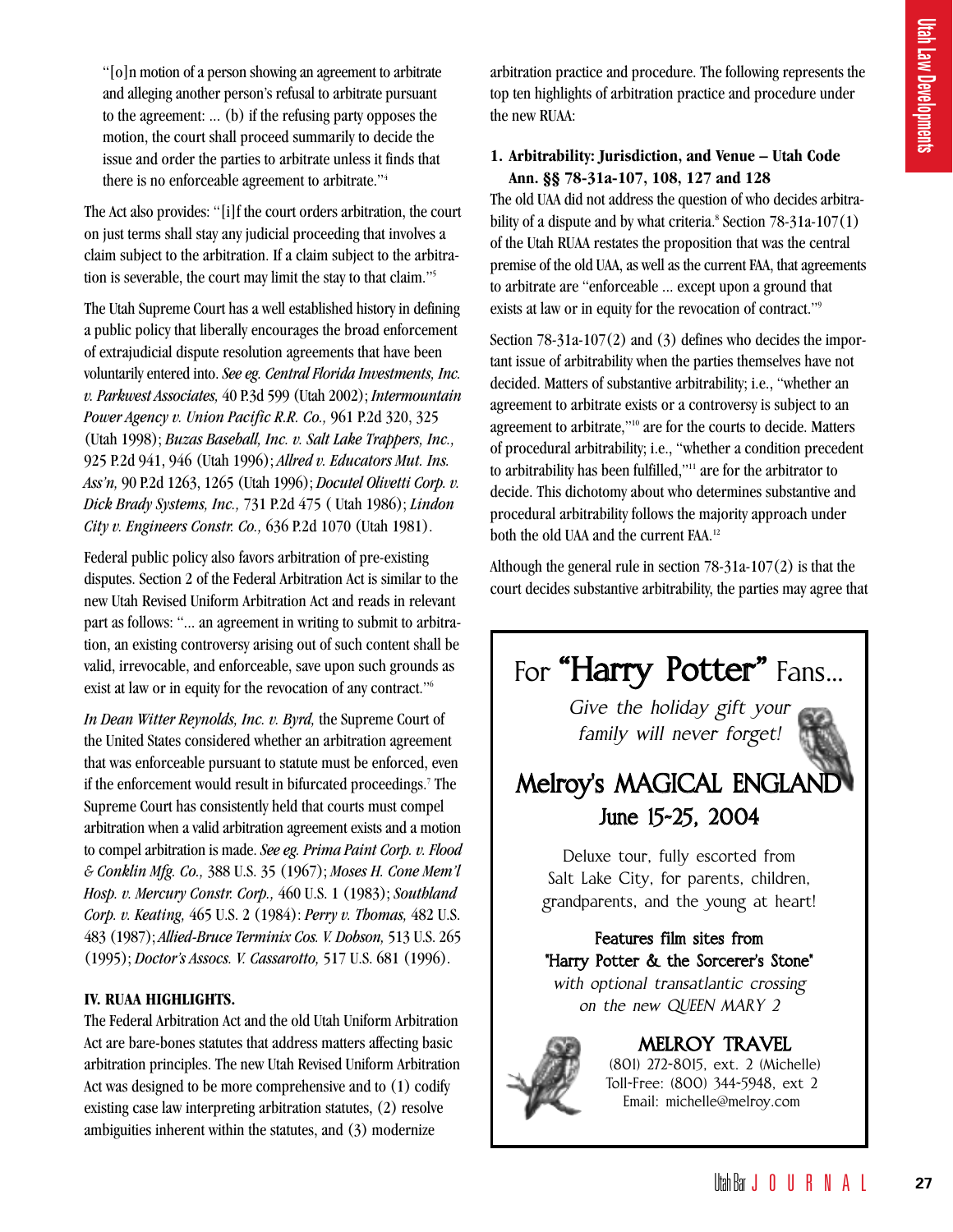the arbitrator shall make this determination. Arbitration organizations, such as the American Arbitration Association and the International Chamber of Commerce, provide that arbitrators rather than courts make the initial determination of substantive arbitrability.<sup>13</sup>

UTAH CODE ANN. § 78-31a-127(1) defines jurisdiction to enforce arbitration agreements. It differs from the old Utah UAA, which conferred jurisdiction to enforce arbitration clauses on courts in the state where the agreement was made.<sup>14</sup> Section 78-31a-127(1) grants power to enforce an arbitration agreement in Utah courts with personal and subject matter jurisdiction over the controversy.

Section 78-31a-127(2) deals with jurisdiction to enter judgment on an arbitration award. It provides that an agreement providing for arbitration in a particular state confers "exclusive jurisdiction" on the courts of that state to enter judgment.

Section 78-31a-128 addresses the venue requirements in matters relating to the judicial supervision and management of arbitration proceedings. Any application for judicial relief or remedy is to be made in the county specified in the arbitration agreement. Where the parties do not designate a county, venue is proper in the court where an adverse party resides or has a place of business. If there is no such residence or place of business then venue is appropriate in a court of any county. All subsequent judicial proceedings relating to the arbitration are to be held in the court hearing the initial motion for relief. Forum shopping is prohibited.

**2. Arbitrator Disclosure – Utah Code Ann. § 78-31a-113** Section 78-31a-113 provides that neutral arbitrators must make a full and timely disclosure (1) to the parties and other arbitrators of financial interests they may have in the outcome of the arbitration; (2) relationships with a party, witness or other person or entity involved in the arbitration; and (3) in the case of a partyappointed arbitrator, the nature of the arbitrator's relationship with the party appointing the arbitrator. Matters regarding failure to disclose by an arbitrator are grounds for vacating an award. The disclosure requirement is ongoing throughout the course of the arbitration, and for a reasonable period thereafter. **28** Volume 16 No. 9 28<br> **28** Volume 16 No. 9 28<br> **28** Volume 16 No. 9 28<br> **28** Volume 16 No. 9 29<br> **28** Volume 16 No. 9 29<br> **28** Volume 16 No. 9 29<br> **28** Volume 16 No. 9 29<br> **28** Volume 16 No. 9 29<br> **28** Volume 16 No. 9 2

## **3. Arbitrator and Administrator Immunity – Utah Code Ann. §§ 78-31a-115 and 126**

Section 78-31a-115 follows the pre-existing rule that both arbitrators and organizations administering an arbitration are immune from civil liability for actions taken in the course of arbitration. Furthermore, except for cases in which arbitrator misdeeds have been prima facie established, arbitrators are incompetent to testify about arbitration matters. The new RUAA also provides for payment of attorneys fees by the party that unsuccessfully seeks to compel arbitrator testimony.

# **4. Consolidation – Utah Code Ann. § 78-31a-111**

Section 78-31a-111 prevents courts from consolidating arbitrations where the arbitration agreement of a party opposing consolidation expressly prohibits it. For arbitration agreements that are silent on the issue of consolidation, the Utah Uniform Arbitration Act strikes a compromise. Section 111 rejects the position of the majority of federal cases that prohibit consolidation under any circumstance. Instead, Section 111 provides that consolidation is appropriate where the disputes arise out of the same transactions, have issues in common, and the prejudice resulting from a failure to consolidate is not outweighed by delay or prejudice to those opposing consolidation.

**5. Provisional Remedies – Utah Code Ann. § 78-31a-109** Section 78-31a-109 codifies existing law in many jurisdictions which allow courts to grant provisional remedies in aid of arbitration. This section grants arbitrators the authority to grant similar relief in arbitration. To make an arbitrator's interim order effective, the new Utah RUAA provides for court enforcement of the granting of arbitrator awarded provisional relief, but not the denial of that relief.

**6. Case Management – Utah Code Ann. § 78-31a-116** Section 78-31a-116 gives an arbitrator the authority to conduct preliminary conferences with the parties to resolve scheduling and discovery matters prior to holding hearings on the merits. The arbitrator along with the parties should consider creating an Arbitration Scheduling Order that, at a minimum, addresses the following: (1) the date and place of arbitration, (2) cutoff dates for adding claims and parties, (3) fact and expert discovery, (4) witness disclosure, (5) disclosure and handling of exhibits, (6) motion cutoff, (7) pre-hearing briefs, (8) form of the award, (9) need for a reporter, (10) interim status conferences, (11) technology needs for the hearing and (12) a system for communicating with the arbitrator.

**7. Discovery/Subpoenas – Utah Code Ann. § 78-31a-118** Section 78-31a-118 leaves discovery to the parties and the arbitrators to decide on a case by case basis. All discovery tools permitted by the Utah and Federal Rules are available for the parties to use if they choose to do so. However, the arbitrator has wide discretion in limiting the scope of discovery. Discovery should be fair, efficient, and cost-effective.

Section 118 gives authority to arbitrators to order discovery of third parties. Prior to the enactment of the new RUAA, there had been some conflict as to the authority of an arbitrator to order discovery from third parties. Under the RUAA, the arbitrator has a broad range of sanctions to use.

UTAH CODE ANN. § 78-31a-118(3) is the provision of the Utah RUAA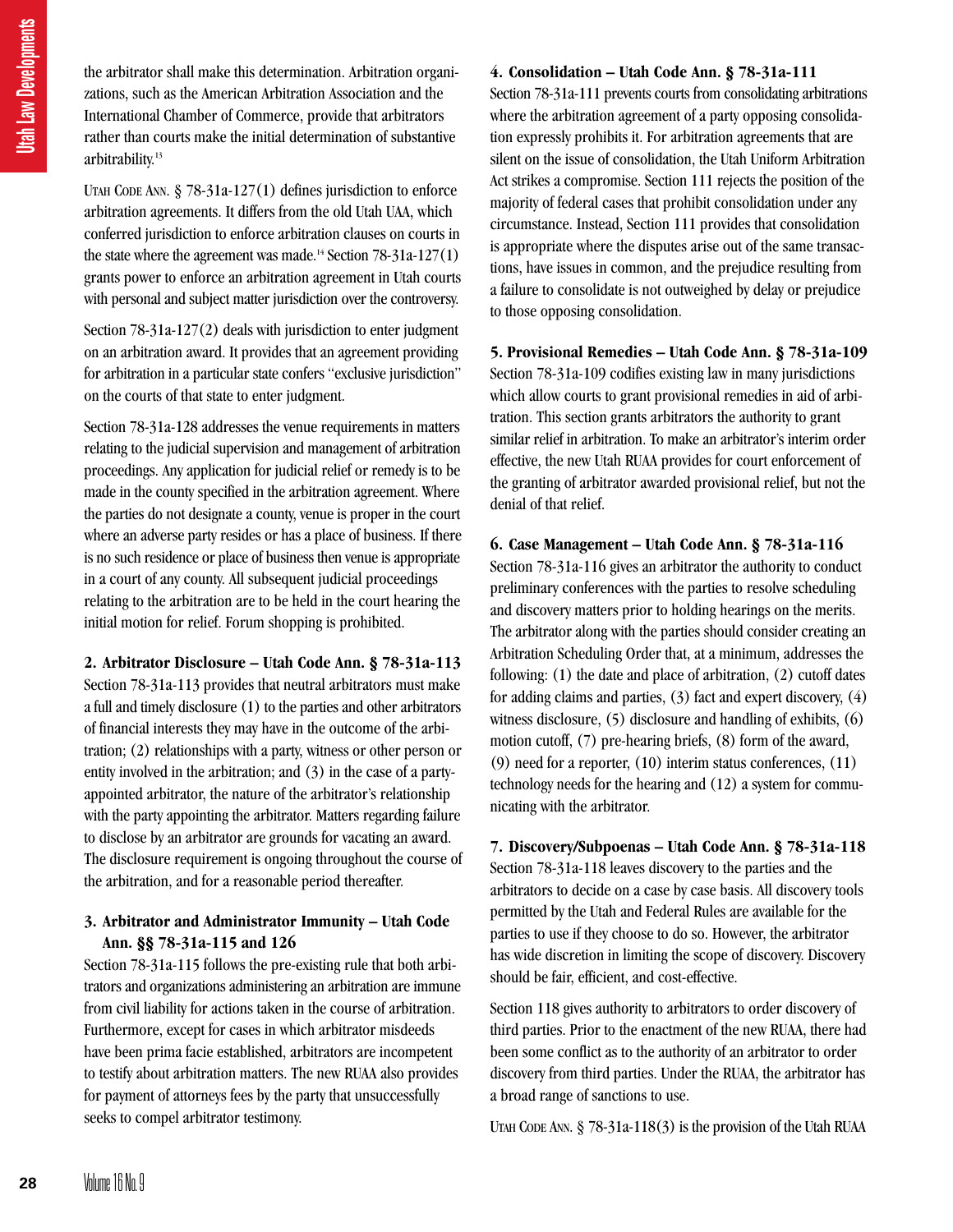governing discovery practice. Under the new RUAA the parties are allowed great freedom in formulating their own discovery rules. For the drafting committee, discovery epitomized the conflict over whether arbitration would become merely a surrogate form of litigation or whether it would remain a dispute-resolution mechanism separate from litigation.<sup>15</sup> Many proponents of arbitration have advocated that Arbitration is more efficient than litigation due largely in part to limited and efficient discovery. However, there is concern that arbitration is becoming too professionalized and is taking on more of the attributes of traditional litigation. The challenge will be to keep the complex simple.

UTAH CODE ANN. § 78-31a-118(7) is a new provision that should help parties secure necessary information in an arbitration proceeding that involves persons located outside the state of the hearing. Under the old Utah UAA, enforcing a subpoena or a discovery related order against a person in another state required two court actions as well as additional arbitration involvement.

For example, suppose an arbitration regarding a construction dispute is held in Utah. As part of the arbitration, one party must depose a witness, who will be unavailable for the hearing. Furthermore, let's suppose the witness resides in New Mexico. Under the old UAA, the party taking the deposition must seek a subpoena from the arbitrator under section  $17(a)$ ; request enforcement of that subpoena by a court in Utah; and then file the Utah court order in the appropriate court in New Mexico for the subpoena's issuance and enforcement. The person upon whom the subpoena was served would then file its objection with the court of the jurisdiction wherein that party resides.

However, under section 118(7), in any state that has adopted the RUAA, like New Mexico, the party may take the subpoena directly from the arbitrator in Utah and serve it upon the party. Should the party fail to comply, the New Mexico court would enforce the subpoena. The New Mexico court would also determine matters involving the subpoenaed party's objections, if any.

## **8. Motions – UTAH CODE ANN. § 78-31a-106**

UTAH CODE ANN. § 78-31a-106 is the provision of the Utah RUAA governing motion practice. The old UAA used the term "application" for all actions filed with courts involving the arbitration process. For example, a party seeking to compel another person to arbitrate a matter would file an "application" with a court for an order to compel arbitration.<sup>16</sup> The Utah RUAA changed the terminology so that section 106 requires that all actions be filed "by [motion] to the court and heard in the manner provided by law or rule of court for making and hearing motions." Thus, a party seeking to require another to arbitrate would file a motion to compel arbitration with the appropriate court.<sup>17</sup>

## **9. Remedies – UTAH CODE ANN. § 78-31a-126**

UTAH CODE ANN.  $\S$  78-31a-126(3) is a new provision that grants courts discretion to award "reasonable attorneys' fees and other reasonable expenses of litigation" to a prevailing party in a "contested judicial proceeding" to confirm, vacate, modify or correct an award. Still, Section 126(3) is discretionary. For example, where a party challenges an arbitration award because the law on the matter is uncertain but the party loses, a court might well decide not to grant attorneys' fees and costs because the losing party has appealed on a close issue or has helped to develop arbitral law on the matter in dispute.<sup>18</sup> **578-31a-126**<br>
new provision that grants<br>
eattorneys' fees and other<br>
prevailing party in a<br>
prime, vacate, modify or<br>
is discretionary. For<br>
whitration award because<br>
the party loses, a court<br>
rs' fees and costs because<br>

Section  $126(3)$  is prohibitive. For example, section  $126(3)$ prohibits a court from awarding attorneys' fees and costs where a party has not "contested" a judicial proceeding.

Section 126(3) is a waivable provision under section 105(3). Where parties believe that a judicial challenge is likely by whoever loses the arbitration, they may agree that a court does not have the authority to add attorneys' fees and costs to a judgment.<sup>19</sup>

## **10. Post Arbitration Hearing and Appeals UTAH CODE ANN. §§ 78-31a-119, 121, 123, 124, 125 and 126**

Prior to the adoption of the RUAA in Utah, UTAH CODE ANN. § 78-31a-13 governed the modification of awards by an arbitrator. Under section 13, a party was able to apply directly to the arbitrator for clarification of an award. The RUAA follows the old UAA approach. UTAH CODE ANN. § 78-31a-121 provides a mechanism for parties to apply directly to the arbitrator to clarify an award. This provision is an exception to the common-law *functus officio* doctrine, that states when arbitrators finalize an award and deliver it to the parties, they can no longer act on any matter.<sup>20</sup>

The benefit of section 121 of the new Utah RUAA is evident in comparison with the FAA, which has no similar provision. Because the FAA has no clear statutory authority for arbitrators to clarify awards, case law on this issue is contradictory and confusing. Often, parties under the FAA must bring a new proceeding in the U.S. District Court to clarify an arbitrator's decision.<sup>21</sup> The procedure for correcting errors under section 121 of the new Utah RUAA enhances the efficiency of the arbitral process in a manner similar to that of the old Utah UAA.

Though heavily debated, the drafters of the RUAA decided to not revise the old UAA with regard to vacatur. While UTAH CODE ANN. § 78-31a-124 has changed in form, the content remains quite similar to old UTAH CODE ANN. § 78-31a-14.

#### **V. CONSUMER ISSUES**

Some have questioned whether there should be special safeguards imposed on pre-dispute agreements requiring arbitration. The questions have been raised most often in the areas of employee/